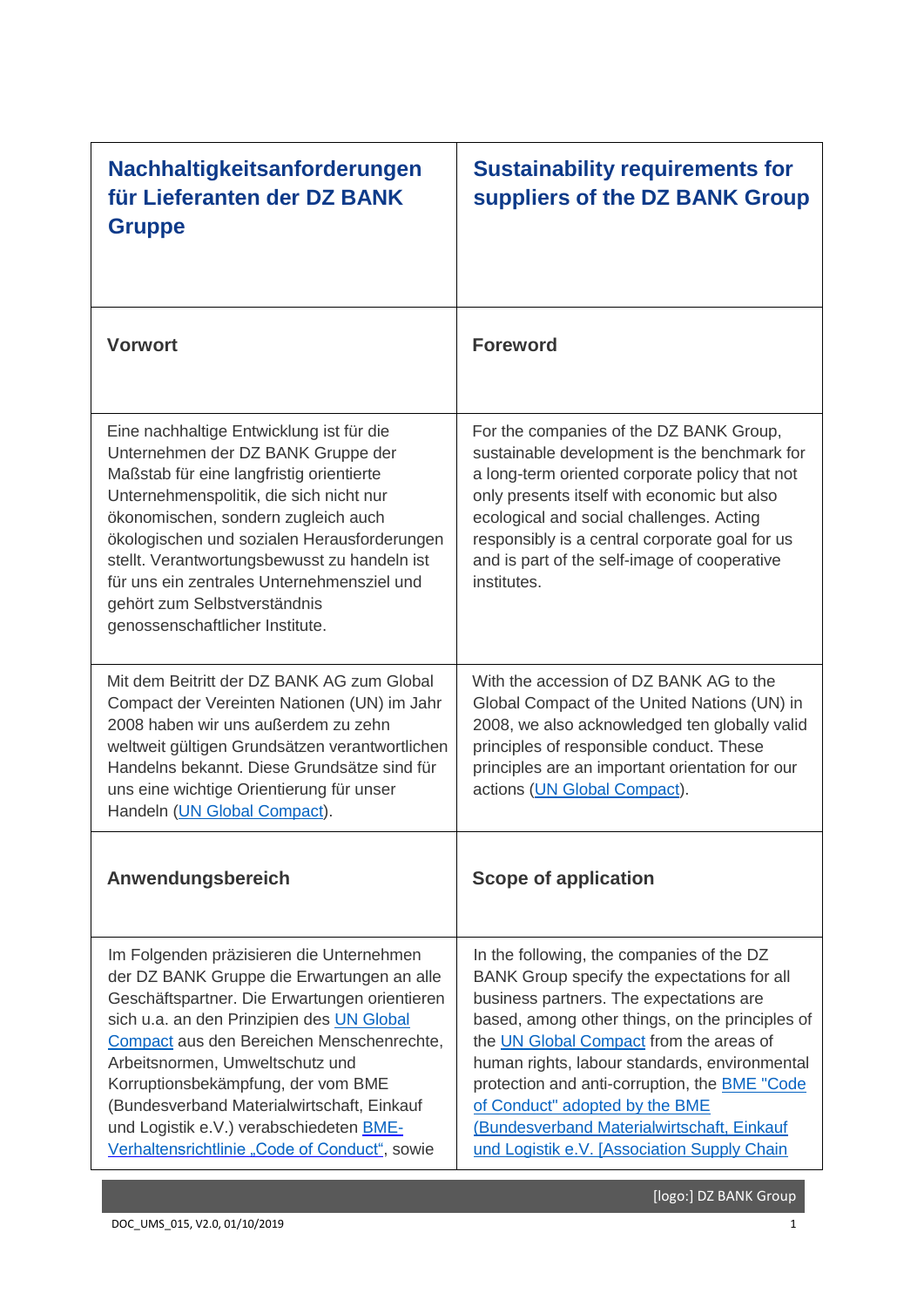| den einschlägigen Konventionen der                                                                                                                                                                                                                                                                                                                                                                                                             | <b>Management Procurement and Logistics]), as</b>                                                                                                                                                                                                                                                                                                                                                                                                    |
|------------------------------------------------------------------------------------------------------------------------------------------------------------------------------------------------------------------------------------------------------------------------------------------------------------------------------------------------------------------------------------------------------------------------------------------------|------------------------------------------------------------------------------------------------------------------------------------------------------------------------------------------------------------------------------------------------------------------------------------------------------------------------------------------------------------------------------------------------------------------------------------------------------|
| Internationalen Arbeitsorganisation (ILO                                                                                                                                                                                                                                                                                                                                                                                                       | well as the relevant conventions of the                                                                                                                                                                                                                                                                                                                                                                                                              |
| Kernarbeitsnormen). Etwaige vertragliche                                                                                                                                                                                                                                                                                                                                                                                                       | International Labour Organization (ILO core                                                                                                                                                                                                                                                                                                                                                                                                          |
| Vereinbarungen zwischen Unternehmen der                                                                                                                                                                                                                                                                                                                                                                                                        | labour standards). Any contractual agreements                                                                                                                                                                                                                                                                                                                                                                                                        |
| DZ BANK Gruppe und dem Auftragnehmer                                                                                                                                                                                                                                                                                                                                                                                                           | between companies of the DZ BANK Group                                                                                                                                                                                                                                                                                                                                                                                                               |
| werden durch diese Nachhaltigkeitserklärung                                                                                                                                                                                                                                                                                                                                                                                                    | and the Contractor are not replaced by this                                                                                                                                                                                                                                                                                                                                                                                                          |
| nicht verdrängt.                                                                                                                                                                                                                                                                                                                                                                                                                               | sustainability declaration.                                                                                                                                                                                                                                                                                                                                                                                                                          |
| Die Unternehmen der DZ BANK Gruppe<br>betrachten die Anforderungen als wesentlich<br>für die jeweilige Geschäftsbeziehung. Bei<br>Verstoß gegen die<br>Nachhaltigkeitsanforderungen werden die<br>Unternehmen der DZ BANK Gruppe<br>zusammen mit dem Geschäftspartner einen<br>konkreten Maßnahmenplan erstellen. Dieser<br>enthält auch ein Eskalationsschema, das im<br>Extremfall bis zur Kündigung der<br>Geschäftsbeziehung reichen kann. | The companies of the DZ BANK Group<br>consider the requirements to be essential for<br>the respective business relationship. In the<br>event of a breach of the sustainability<br>requirements, the companies of the DZ BANK<br>Group will create a concrete action plan<br>together with the business partner. This also<br>includes an escalation scheme, which in<br>extreme cases can extend to the termination of<br>the business relationship. |
| Die Unternehmen der DZ BANK Gruppe                                                                                                                                                                                                                                                                                                                                                                                                             | The companies of the DZ BANK Group expect                                                                                                                                                                                                                                                                                                                                                                                                            |
| erwarten, dass ihre Auftragnehmer auch für die                                                                                                                                                                                                                                                                                                                                                                                                 | that their contractors will also ensure                                                                                                                                                                                                                                                                                                                                                                                                              |
| Einhaltung dieser Anforderungen durch ihre                                                                                                                                                                                                                                                                                                                                                                                                     | compliance with these requirements by their                                                                                                                                                                                                                                                                                                                                                                                                          |
| Lieferanten und Subunternehmer Sorge                                                                                                                                                                                                                                                                                                                                                                                                           | suppliers and subcontractors, discuss and                                                                                                                                                                                                                                                                                                                                                                                                            |
| tragen, diese thematisieren und abfragen.                                                                                                                                                                                                                                                                                                                                                                                                      | query them.                                                                                                                                                                                                                                                                                                                                                                                                                                          |
| Nachhaltigkeitserklärung bei                                                                                                                                                                                                                                                                                                                                                                                                                   | <b>Sustainability declaration upon</b>                                                                                                                                                                                                                                                                                                                                                                                                               |
| Aufnahme der Geschäftsbeziehung                                                                                                                                                                                                                                                                                                                                                                                                                | establishment of the business                                                                                                                                                                                                                                                                                                                                                                                                                        |
| mit Geschäftspartnern                                                                                                                                                                                                                                                                                                                                                                                                                          | relationship with business partners                                                                                                                                                                                                                                                                                                                                                                                                                  |
| (Auftragnehmer)                                                                                                                                                                                                                                                                                                                                                                                                                                | (Contractor)                                                                                                                                                                                                                                                                                                                                                                                                                                         |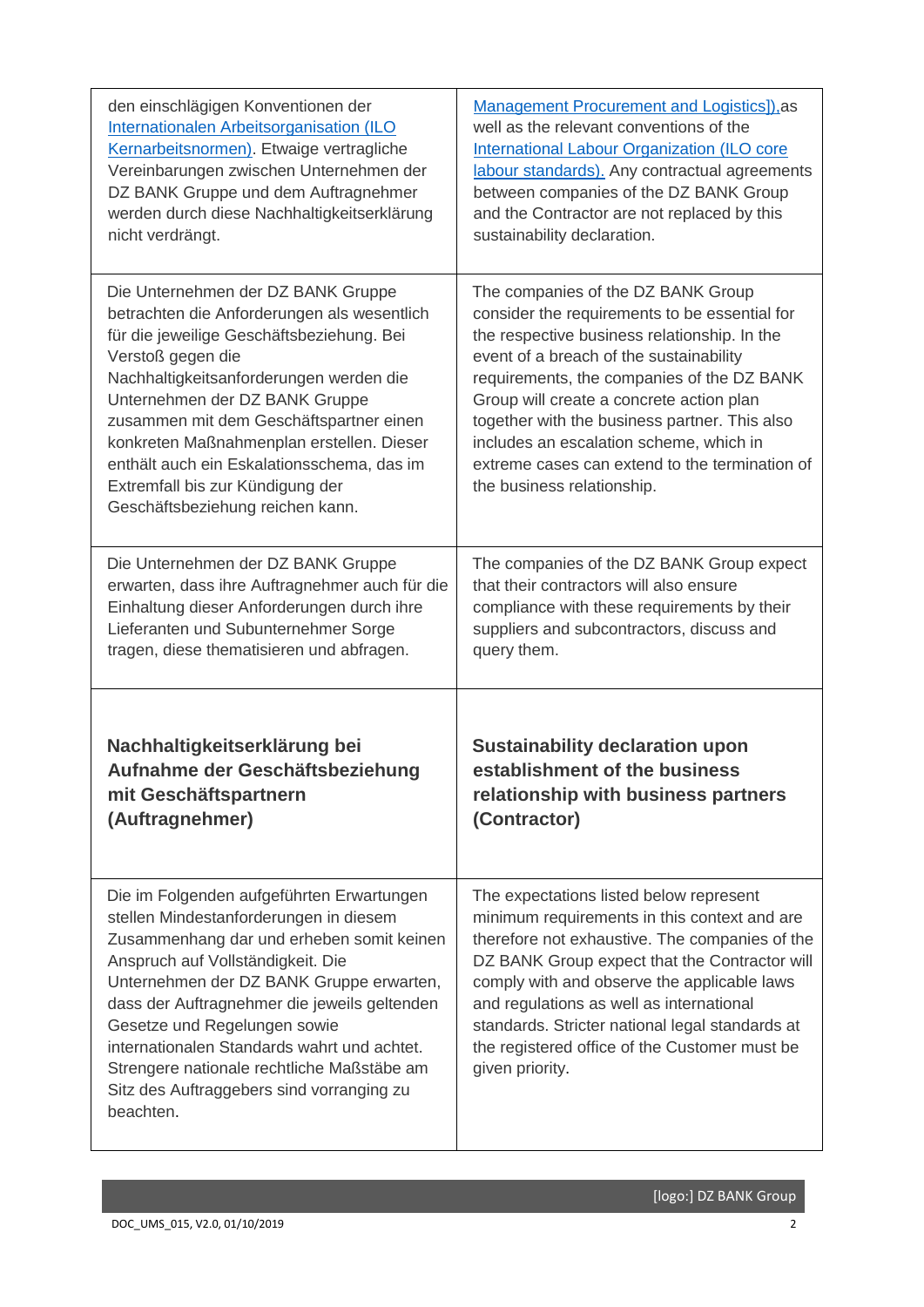| I. Ökonomische Verantwortung                                                                                                                                                                                                                                                                                                                                                                                       | I. Economic responsibility                                                                                                                                                                                                                                                                                                                                                                                      |
|--------------------------------------------------------------------------------------------------------------------------------------------------------------------------------------------------------------------------------------------------------------------------------------------------------------------------------------------------------------------------------------------------------------------|-----------------------------------------------------------------------------------------------------------------------------------------------------------------------------------------------------------------------------------------------------------------------------------------------------------------------------------------------------------------------------------------------------------------|
|                                                                                                                                                                                                                                                                                                                                                                                                                    |                                                                                                                                                                                                                                                                                                                                                                                                                 |
| Die Unternehmen der DZ BANK Gruppe<br>streben eine faire und partnerschaftliche<br>Geschäftsbeziehung mit ihren<br>Geschäftspartnern an und übernehmen<br>Verantwortung gegenüber den Lieferanten, der<br>Umwelt und der Gesellschaft. Wir erwarten<br>von unseren Lieferanten daher einen auf<br>dauerhaftes und nachhaltiges Handeln<br>ausgerichteten Geschäftsbetrieb.                                         | The companies of the DZ BANK Group strive<br>for a fair and partnership-like business<br>relationship with their business partners and<br>assume responsibility towards suppliers, the<br>environment and society. We therefore expect<br>our suppliers to operate permanently and<br>sustainably.                                                                                                              |
| II. Ökologische Verantwortung                                                                                                                                                                                                                                                                                                                                                                                      | II. Ecological responsibility                                                                                                                                                                                                                                                                                                                                                                                   |
| Die Unternehmen der DZ BANK Gruppe<br>erwarten Folgendes:                                                                                                                                                                                                                                                                                                                                                          | The companies of the DZ BANK Group expect<br>the following:                                                                                                                                                                                                                                                                                                                                                     |
| 1. Einhaltung der rechtlichen<br>Anforderungen                                                                                                                                                                                                                                                                                                                                                                     | 1. Compliance with legal requirements                                                                                                                                                                                                                                                                                                                                                                           |
| Der Auftragnehmer sorgt für einen<br>ausreichenden Umweltschutz. Hierbei<br>erfüllt er mindestens die lokalen bzw.<br>nationalen rechtlichen Anforderungen des<br>Auftraggebers. Der Auftragnehmer sollte<br>ein Verfahren zur Überprüfung der<br>Rechtssicherheit etabliert haben.                                                                                                                                | The Contractor shall ensure sufficient<br>environmental protection. In doing so, he<br>meets at least the local or national legal<br>requirements of the Customer. The<br>Contractor should have established a<br>procedure for checking legal certainty.                                                                                                                                                       |
| 2. Minimierung der Umweltbelastung                                                                                                                                                                                                                                                                                                                                                                                 | 2. Minimising environmental impact                                                                                                                                                                                                                                                                                                                                                                              |
| Der Auftragnehmer minimiert<br>Umweltbelastungen und verbessert seine<br>Umweltschutzmaßnahmen kontinuierlich.<br>Auf Verlangen legt er den Nachweis der<br>eingeleiteten Maßnahmen vor. Der<br>Auftragnehmer sollte regelmäßig<br>Vorschläge zur Verbesserung der<br>Umweltleistung im Rahmen der<br>Geschäftsbeziehung unterbreiten, sowie<br>Ziele zur Reduzierung der<br>Umweltbelastung definieren und daraus | The Contractor shall minimise<br>environmental impacts and continuously<br>improve its environmental protection<br>measures. Upon request, it shall submit<br>proof of the measures taken. The<br>Contractor should regularly submit<br>proposals for improving environmental<br>performance within the framework of the<br>business relationship, as well as define<br>goals for reducing environmental impact |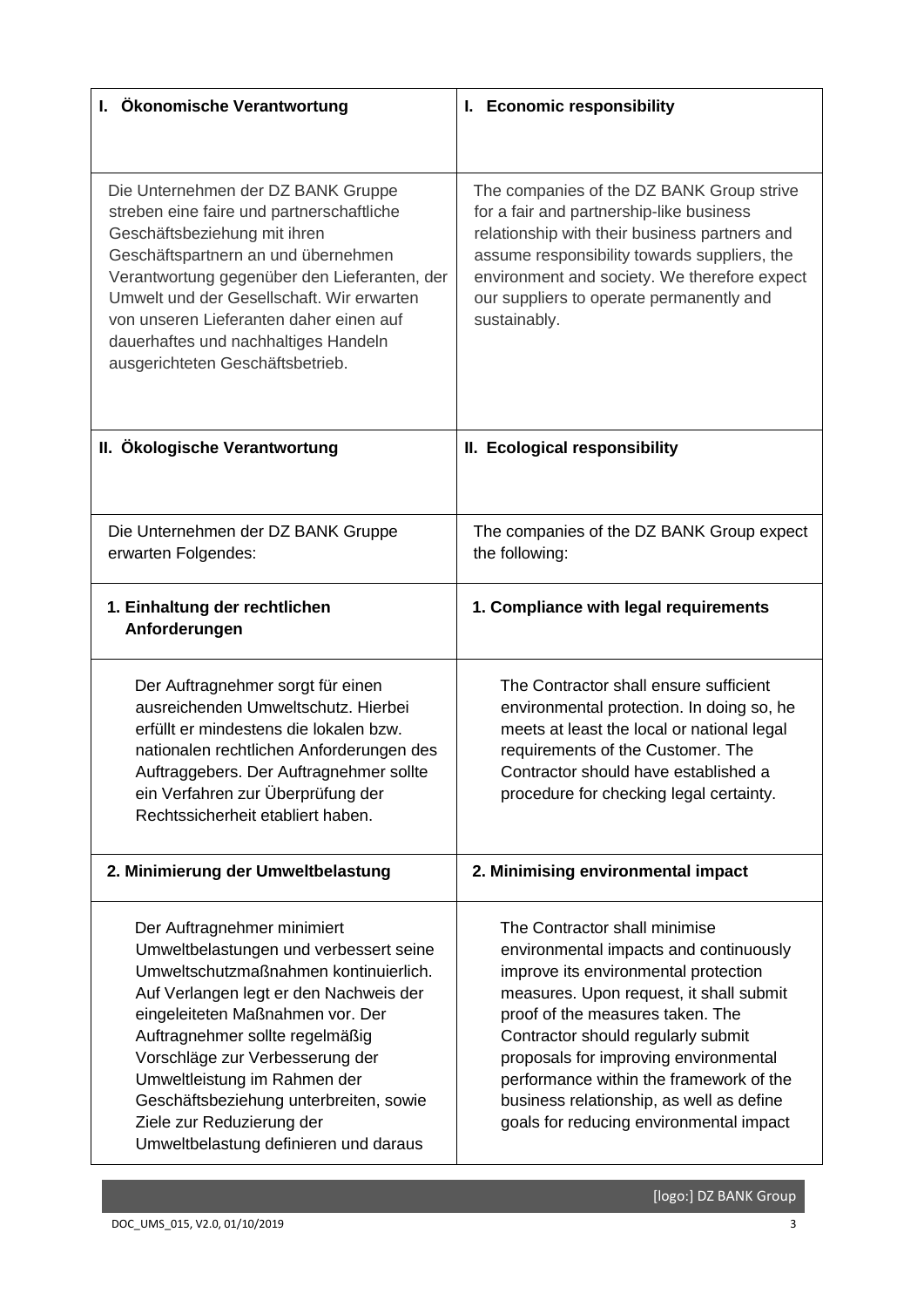| konkrete Maßnahmen ableiten.                                                                                                                                                                                                                                           | and derive concrete measures from them.                                                                                                                                                                                                                                                                           |
|------------------------------------------------------------------------------------------------------------------------------------------------------------------------------------------------------------------------------------------------------------------------|-------------------------------------------------------------------------------------------------------------------------------------------------------------------------------------------------------------------------------------------------------------------------------------------------------------------|
| 3. Organisatorische Maßnahmen im                                                                                                                                                                                                                                       | 3. Organisational measures in                                                                                                                                                                                                                                                                                     |
| Umweltmanagement                                                                                                                                                                                                                                                       | environmental management                                                                                                                                                                                                                                                                                          |
| Der Auftragnehmer betreibt nachweislich                                                                                                                                                                                                                                | The Contractor shall demonstrably operate                                                                                                                                                                                                                                                                         |
| ein systematisches und organisatorisch                                                                                                                                                                                                                                 | a systematic and organisationally anchored                                                                                                                                                                                                                                                                        |
| verankertes Umweltmanagement bzw. baut                                                                                                                                                                                                                                 | environmental management system or                                                                                                                                                                                                                                                                                |
| dieses nachweislich auf.                                                                                                                                                                                                                                               | establish it in a demonstrable manner.                                                                                                                                                                                                                                                                            |
| III. Soziale Verantwortung                                                                                                                                                                                                                                             | III. Social responsibility                                                                                                                                                                                                                                                                                        |
| 1. Anerkennung und Einhaltung der                                                                                                                                                                                                                                      | 1. Recognition and compliance with human                                                                                                                                                                                                                                                                          |
| <b>Menschenrechte</b>                                                                                                                                                                                                                                                  | rights                                                                                                                                                                                                                                                                                                            |
| Der Auftragnehmer erkennt die<br>Menschenrechte an und hält sie ein. Dies<br>gilt insbesondere für die Allgemeine<br>Erklärung der Menschenrechte (AEMR) der<br>Generalversammlung der Vereinten<br>Nationen sowie die Europäische<br>Menschenrechtskonvention (EMRK). | The Contractor acknowledges and<br>complies with human rights. This applies in<br>particular to the Universal Declaration of<br>Human Rights (Allgemeine Erklärung der<br>Menschenrechte, AEMR) of the United<br>Nations General Meeting and the<br><b>European Convention on Human Rights</b><br><u>(ECHR)</u> . |
| 2. Keine Kinder- und Zwangsarbeit                                                                                                                                                                                                                                      | 2. No child and forced labour                                                                                                                                                                                                                                                                                     |
| Die Mitarbeiter des Auftragnehmers haben                                                                                                                                                                                                                               | The Contractor's employees have a                                                                                                                                                                                                                                                                                 |
| ein Mindestalter gemäß der Internationalen                                                                                                                                                                                                                             | minimum age according to the International                                                                                                                                                                                                                                                                        |
| Arbeitsorganisation (ILO) Konvention 138.                                                                                                                                                                                                                              | <b>Labour Organization (ILO) Convention 138</b>                                                                                                                                                                                                                                                                   |
| Das Mindestalter darf weder unter dem                                                                                                                                                                                                                                  | The minimum age may not be less than the                                                                                                                                                                                                                                                                          |
| Alter, in dem die Schulpflicht endet, noch                                                                                                                                                                                                                             | age at which the compulsory education                                                                                                                                                                                                                                                                             |
| unter 15 Jahren liegen. Zwangsarbeit                                                                                                                                                                                                                                   | ends, nor less than 15 years of age.                                                                                                                                                                                                                                                                              |
| einschließlich Schuldknechtschaft oder                                                                                                                                                                                                                                 | Forced labour, including debt-bondage or                                                                                                                                                                                                                                                                          |
| unfreiwillige Häftlingsarbeit praktiziert,                                                                                                                                                                                                                             | involuntary prison labour, is not practiced,                                                                                                                                                                                                                                                                      |
| toleriert oder unterstützt der Auftragnehmer                                                                                                                                                                                                                           | tolerated or supported by the Contractor.                                                                                                                                                                                                                                                                         |
| nicht. Strengere lokale rechtliche Maßstäbe                                                                                                                                                                                                                            | Stricter local legal standards must be                                                                                                                                                                                                                                                                            |
| sind vorrangig zu beachten.                                                                                                                                                                                                                                            | observed as a priority.                                                                                                                                                                                                                                                                                           |
| 3. Gewährleistung fairer Entlohnung und                                                                                                                                                                                                                                | 3. Ensuring fair remuneration and fair                                                                                                                                                                                                                                                                            |
| fairer Arbeitsbedingungen                                                                                                                                                                                                                                              | working conditions                                                                                                                                                                                                                                                                                                |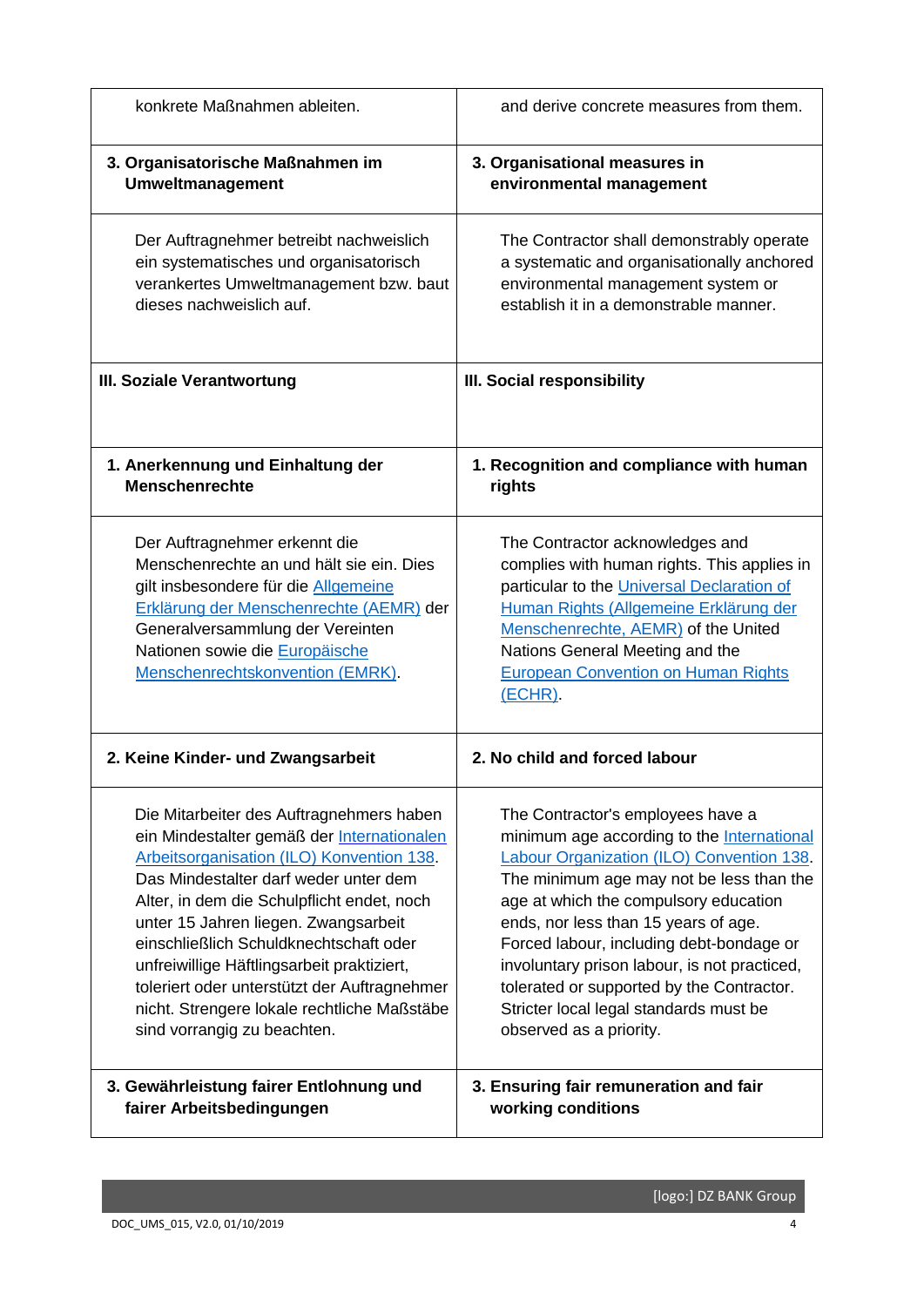| Der Auftragnehmer zahlt seinen<br>Angestellten für einen angemessenen<br>Lebensunterhalt ausreichende und<br>angemessene Löhne. Er hält gesetzliche<br>Mindestlöhne ein. Der Auftragnehmer<br>gewährleistet faire Arbeitsbedingungen für<br>seine Mitarbeiter. Er hält nationale Gesetze<br>und Verordnungen über Arbeitszeiten und<br>Arbeitssicherheit sowie die<br>Kernarbeitsnormen der Internationalen<br>Arbeitsorganisation (ILO) ein.                                                                                                                        | The Contractor shall pay his employees<br>sufficient and appropriate wages for an<br>appropriate living. It complies with statutory<br>minimum wages. The Contractor<br>guarantees fair working conditions for its<br>employees. It complies with national laws<br>and regulations on working hours and<br>occupational safety as well as the core<br>labour standards of the International<br><b>Labour Organization (ILO).</b>                                                                                                                       |
|----------------------------------------------------------------------------------------------------------------------------------------------------------------------------------------------------------------------------------------------------------------------------------------------------------------------------------------------------------------------------------------------------------------------------------------------------------------------------------------------------------------------------------------------------------------------|--------------------------------------------------------------------------------------------------------------------------------------------------------------------------------------------------------------------------------------------------------------------------------------------------------------------------------------------------------------------------------------------------------------------------------------------------------------------------------------------------------------------------------------------------------|
| 4. Vereinigungsfreiheit und Recht auf                                                                                                                                                                                                                                                                                                                                                                                                                                                                                                                                | 4. Freedom of association and right to                                                                                                                                                                                                                                                                                                                                                                                                                                                                                                                 |
| Kollektivverhandlungen                                                                                                                                                                                                                                                                                                                                                                                                                                                                                                                                               | collective bargaining                                                                                                                                                                                                                                                                                                                                                                                                                                                                                                                                  |
| Der Auftragnehmer gesteht seinen                                                                                                                                                                                                                                                                                                                                                                                                                                                                                                                                     | The Contractor grants its employees                                                                                                                                                                                                                                                                                                                                                                                                                                                                                                                    |
| Mitarbeitern Vereinigungsfreiheit und das                                                                                                                                                                                                                                                                                                                                                                                                                                                                                                                            | freedom of association and the right to                                                                                                                                                                                                                                                                                                                                                                                                                                                                                                                |
| Recht auf Kollektivverhandlungen zu.                                                                                                                                                                                                                                                                                                                                                                                                                                                                                                                                 | collective bargaining.                                                                                                                                                                                                                                                                                                                                                                                                                                                                                                                                 |
| 5. Sicherstellung von Arbeitssicherheit und                                                                                                                                                                                                                                                                                                                                                                                                                                                                                                                          | 5. Ensuring occupational health and safety                                                                                                                                                                                                                                                                                                                                                                                                                                                                                                             |
| Gesundheitsschutz am Arbeitsplatz                                                                                                                                                                                                                                                                                                                                                                                                                                                                                                                                    | at work                                                                                                                                                                                                                                                                                                                                                                                                                                                                                                                                                |
| Der Auftragnehmer gewährleistet die<br>entsprechende Arbeitssicherheit für seine<br>Mitarbeiter, um Unfällen und<br>gesundheitlichen Beeinträchtigungen<br>vorzubeugen. Er hält dabei mindestens die<br>rechtlichen lokalen Anforderungen zur<br>Arbeitssicherheit und zum<br>Gesundheitsschutz ein. Der Auftragnehmer<br>sorgt für Arbeitssicherheit und<br>Gesundheitsschutz mindestens gemäß der<br>Kernarbeitsnormen der Internationalen<br>Arbeitsorganisation (ILO), sofern<br>gesetzliche Normen geringere<br>Anforderungen formulieren oder diese<br>fehlen. | The Contractor guarantees the appropriate<br>occupational safety for its employees in<br>order to prevent accidents and health<br>impairments. In doing so, it shall comply<br>with at least the legal local requirements for<br>occupational safety and health protection.<br>The Contractor shall ensure occupational<br>safety and health protection at least in<br>accordance with the core labour standards<br>of the International Labour Organization<br>(ILO), insofar as legal standards formulate<br>lower requirements or they are missing. |
| 6. Nicht-Diskriminierung                                                                                                                                                                                                                                                                                                                                                                                                                                                                                                                                             | 6. Non-Discrimination                                                                                                                                                                                                                                                                                                                                                                                                                                                                                                                                  |
| Der Auftragnehmer schließt jede Form der                                                                                                                                                                                                                                                                                                                                                                                                                                                                                                                             | The Contractor excludes any form of                                                                                                                                                                                                                                                                                                                                                                                                                                                                                                                    |
| Diskriminierung (bspw. aufgrund Rasse,                                                                                                                                                                                                                                                                                                                                                                                                                                                                                                                               | discrimination (e.g. due to race, skin                                                                                                                                                                                                                                                                                                                                                                                                                                                                                                                 |
| Hautfarbe, Geschlecht, Alter, Nationalität,                                                                                                                                                                                                                                                                                                                                                                                                                                                                                                                          | colour, gender, age, nationality, religion,                                                                                                                                                                                                                                                                                                                                                                                                                                                                                                            |
| Religionszugehörigkeit, Behinderung,                                                                                                                                                                                                                                                                                                                                                                                                                                                                                                                                 | disability, sexual orientation, political                                                                                                                                                                                                                                                                                                                                                                                                                                                                                                              |
| sexueller Orientierung, politischer Meinung                                                                                                                                                                                                                                                                                                                                                                                                                                                                                                                          | opinion or social origin) at least in                                                                                                                                                                                                                                                                                                                                                                                                                                                                                                                  |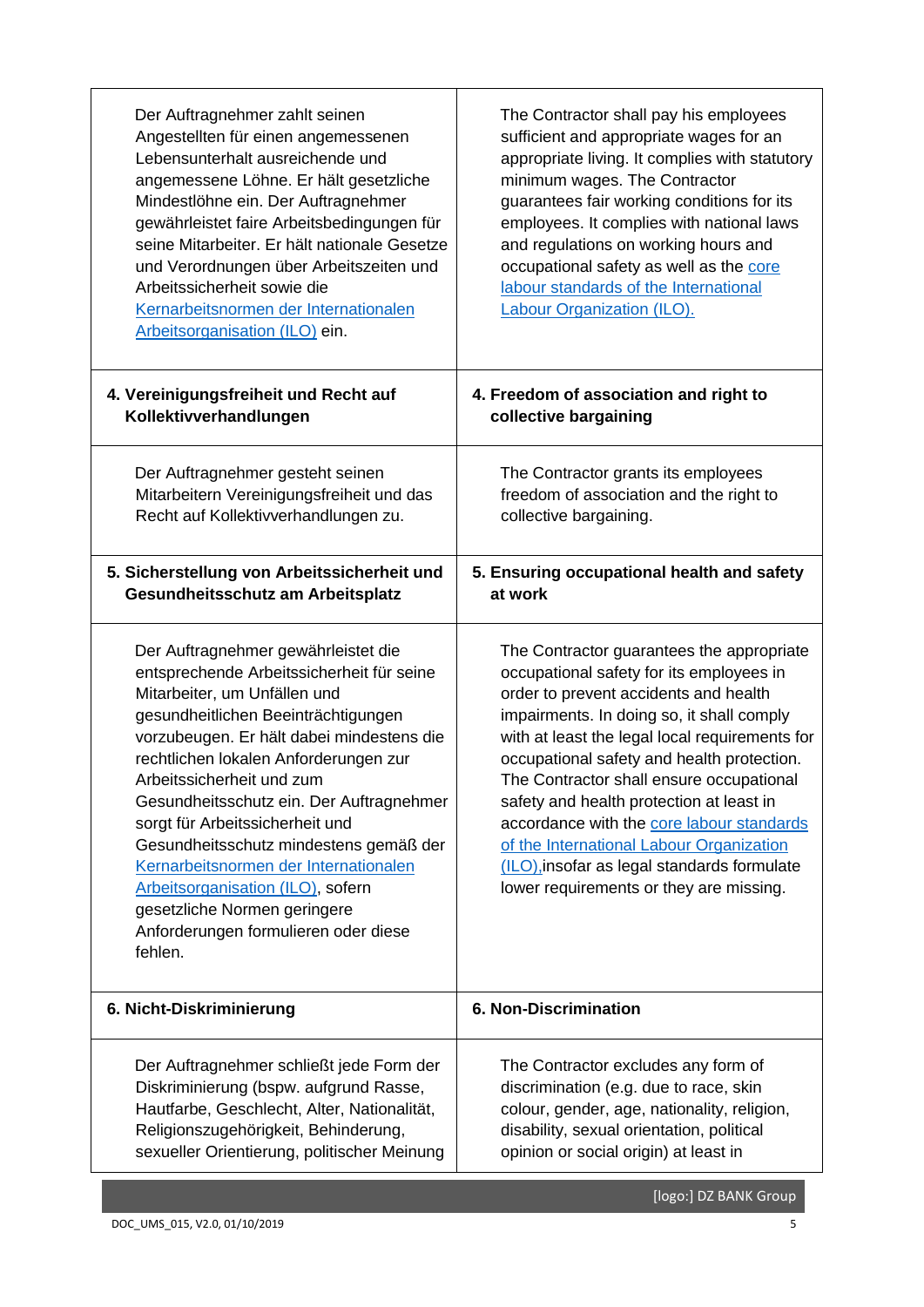| oder sozialer Herkunft) mindestens<br>entsprechend den<br>Benachteiligungsverboten des Allgemeinen<br>Gleichbehandlungsgesetzes aus. Alle<br>Mitarbeiter sind vor Belästigung am<br>Arbeitsplatz, insbesondere sexueller Art, zu<br>schützen.                                                                                                                                                                                                                                                                                                                                                                                                                                | accordance with the prohibitions against<br>discrimination of the General Equal<br>Treatment Act. All employees must be<br>protected from harassment in the<br>workplace, in particular of a sexual nature.                                                                                                                                                                                                                                                                                                                                                                                                               |
|------------------------------------------------------------------------------------------------------------------------------------------------------------------------------------------------------------------------------------------------------------------------------------------------------------------------------------------------------------------------------------------------------------------------------------------------------------------------------------------------------------------------------------------------------------------------------------------------------------------------------------------------------------------------------|---------------------------------------------------------------------------------------------------------------------------------------------------------------------------------------------------------------------------------------------------------------------------------------------------------------------------------------------------------------------------------------------------------------------------------------------------------------------------------------------------------------------------------------------------------------------------------------------------------------------------|
| 7. Keine Korruption                                                                                                                                                                                                                                                                                                                                                                                                                                                                                                                                                                                                                                                          | 7. No corruption                                                                                                                                                                                                                                                                                                                                                                                                                                                                                                                                                                                                          |
| Der Auftragnehmer akzeptiert keine Form<br>von Korruption oder Bestechung; er lässt<br>sich in keiner Weise darauf ein.                                                                                                                                                                                                                                                                                                                                                                                                                                                                                                                                                      | The Contractor does not accept any form<br>of corruption or bribery; it does not allow<br>itself to be involved in it in any way.                                                                                                                                                                                                                                                                                                                                                                                                                                                                                         |
| Der Auftragnehmer erklärt hiermit, dass er die<br>vorstehenden Anforderungen zur Kenntnis<br>genommen hat, umsetzt und bereit ist, die<br>Einhaltung der Anforderungen durch die<br>Abgabe einer Selbstauskunft<br>(Lieferantenfragebogen der DZ BANK Gruppe)<br>zu dokumentieren. Sollte ein Unternehmen der<br>DZ BANK Gruppe konkrete Bedenken im<br>Hinblick auf die Einhaltung der<br>Nachhaltigkeitsanforderungen durch den<br>Auftragnehmer haben, ist dieser grundsätzlich<br>auch bereit, dem betreffenden Unternehmen<br>nach vorheriger Abstimmung mit ihm zu<br>ermöglichen, die Einhaltung der<br>Nachhaltigkeitsvereinbarung bei ihm vor Ort zu<br>überprüfen. | The Contractor hereby declares that it has<br>taken note of the above requirements, has<br>implemented them and is willing to document<br>compliance with the requirements by providing<br>a self-certification (supplier questionnaire of<br>the DZ BANK Group). If a company of the DZ<br>BANK Group has concrete concerns with<br>regard to compliance with the sustainability<br>requirements by the Contractor, the Contractor<br>is in principle also willing to enable the<br>respective company to check the compliance<br>with the sustainability agreement on site with it<br>after prior consultation with it. |
| Ort / Datum                                                                                                                                                                                                                                                                                                                                                                                                                                                                                                                                                                                                                                                                  | Name in Klarschrift                                                                                                                                                                                                                                                                                                                                                                                                                                                                                                                                                                                                       |

Auftragnehmer (Unternehmen) Unterschrift

Place/date Name printed

[logo:] DZ BANK Group